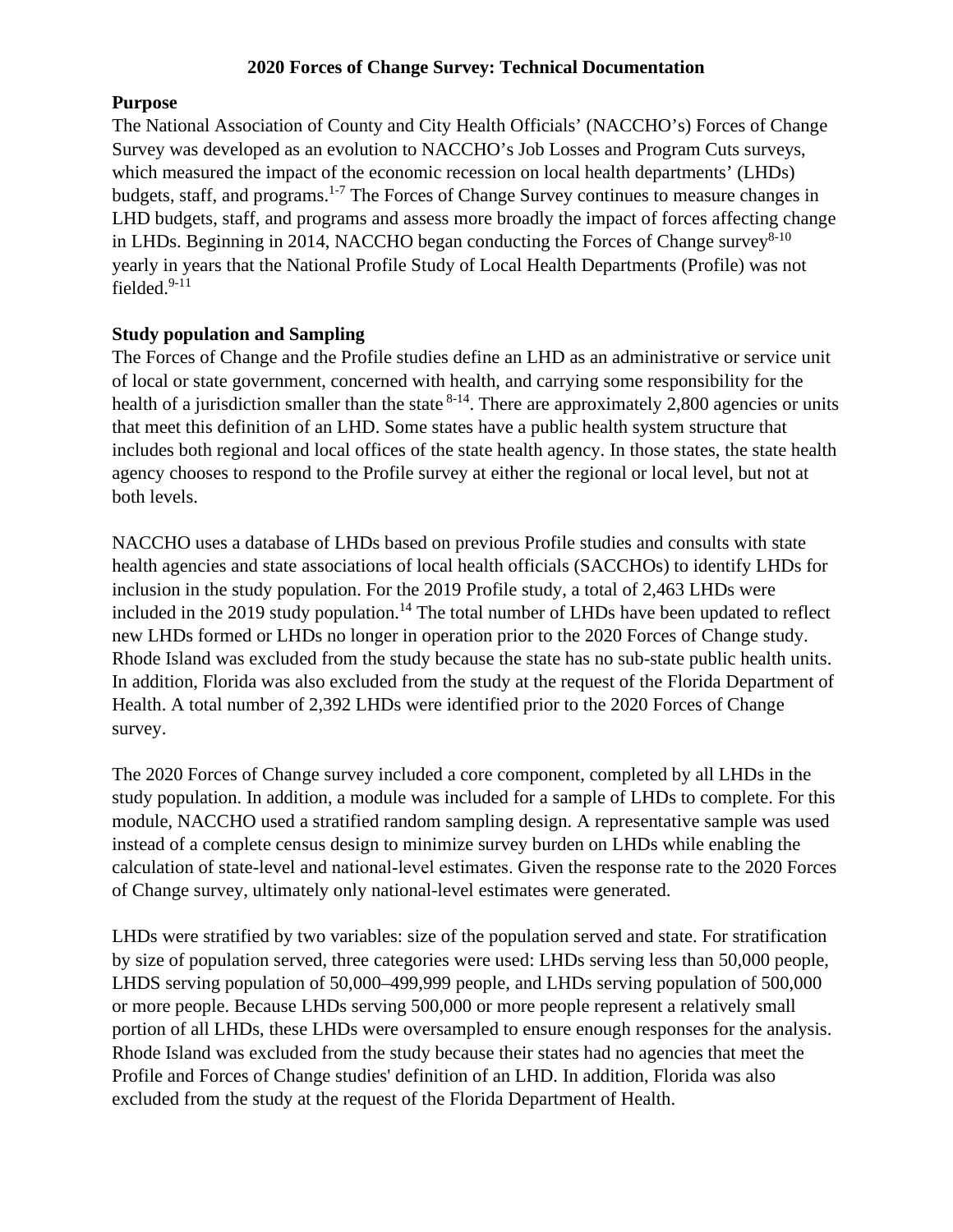Additionally, some states did not have any LHDs in a population size category, resulting in a total of 119 strata. The sampling plan was designed to select a minimum of 33 percent of the LHDs in a given stratum and at least two LHDs per stratum whenever possible. Figure 1 presents the percentage of LHDs included in the sample relative to the total number of LHDs in a state.

Figure 1. Approximate Percentage of LHDs included in the sample relative to the total number of LHDs in a state.

| Total # LHDs in a State | % Sampled |
|-------------------------|-----------|
| 1 - 13                  | 100\%     |
| 14 - 19                 | 60%       |
| $20 - 44$               | 40%       |
|                         | 33%       |

Once the sampling plan was finalized, NACCHO drew a random sample of the specified size from within each stratum. In some centralized states, two or more LHDs had the same person listed as the contact person. To minimize response burden, whenever possible no more than two LHDs with the same contact person were kept in the sample. When LHDs with a common contact person were dropped from the sample, or when contact information was not available, a replacement was drawn. Overall, a sample of 905 LHDs was selected.

### **Questionnaire development**

NACCHO developed the questionnaire for the 2020 Forces of Change by first reviewing previous surveys conducted by NACCHO: Forces of Change (2014, 2015, 2017, 2018) and past Profile questionnaire (2005, 2008, 2010, 2013, 2016, 2019) to identify whether any topic areas should be repeated. Then subject matter experts within NACCHO determined which current public health topics should be included in the current questionnaire. Subject matter experts reviewed new questions for face validity, and NACCHO piloted the questionnaire from September to October 2020 to 33 LHDs. NACCHO administered the questionnaire using Qualtrics software (Qualtrics, Provo, UT; [www.qualtrics.com\)](http://www.qualtrics.com/), an online data collection platform. Five LHDs completed the pilot for a response rate of 15 percent. NACCHO interviewed select LHDs to assess whether certain sections and questions performed as expected.

The designated primary contact of every LHD in the sample received an invitation via e-mail to participate in the survey and the survey link was sent via Qualtrics on October 27, 2020. After the initial invitation, the potential participants received up to eight reminder e-mails.

Additionally, NACCHO made reminder calls to people who had yet to complete the survey, targeting states with low response rates. Some state health agencies SACCHOs assisted by encouraging their members to take part in the survey.

The survey was closed in March 2021 with 587 responses for the census portion, for a response rate of 24 percent. The module portion had 237 completions, for a response rate of 26 percent. Data were downloaded from Qualtrics in Excel format and converted into Stata Version 16 for cleaning and analysis.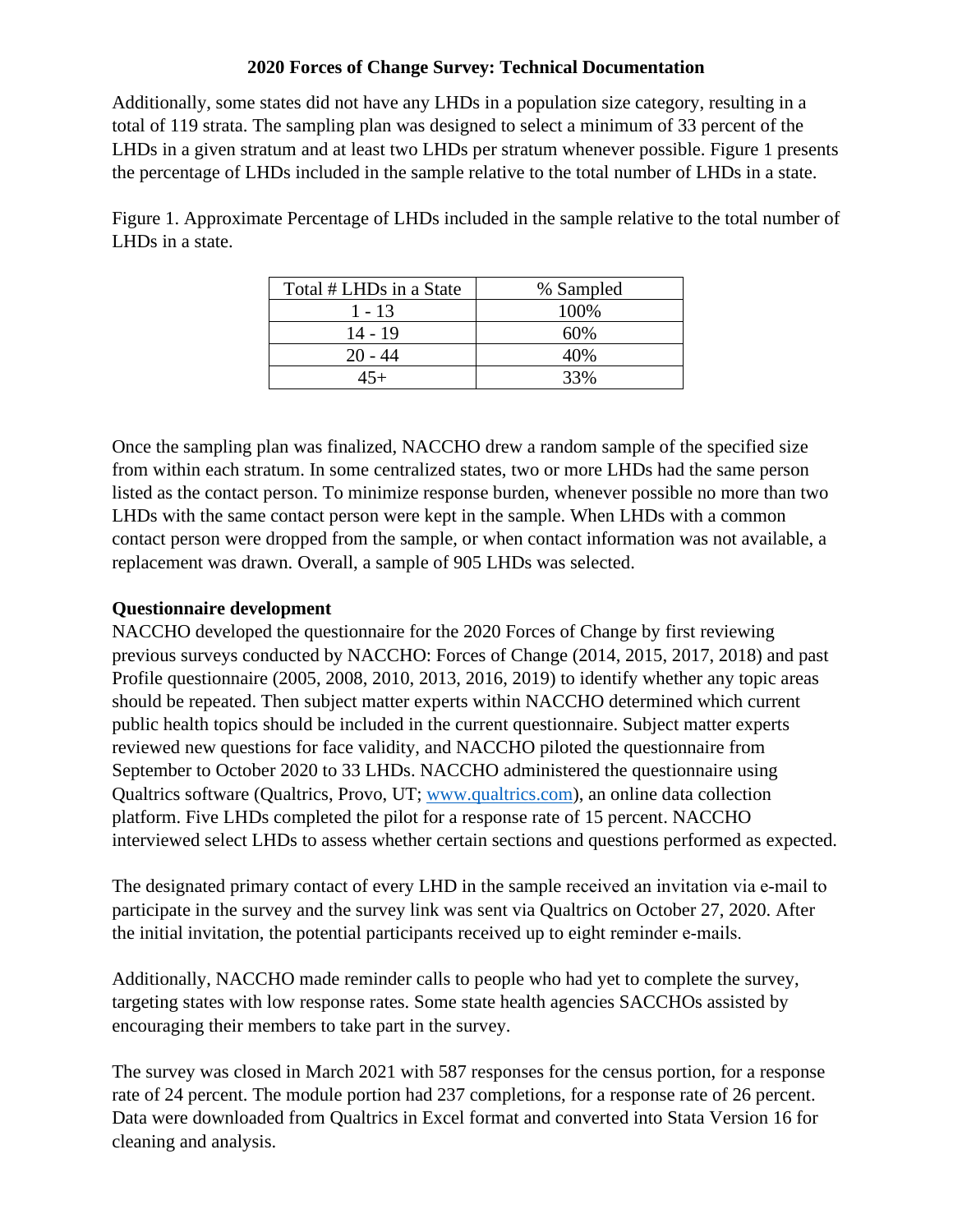## **Data Cleaning**

NACCHO first performed exploratory analyses to detect and address any anomalies. Ten randomly selected completed questionnaires were compared with the dataset to ensure responses matched variables within the dataset.

Next, overall and item nonresponse was examined. The response rates and the number of missing values were computed for each of the primary questions (i.e., questions that required all participants, rather than a subgroup, to answer). This process allowed NACCHO to assess the data quality, but all questions were weighted individually to account for differing response rates.

### **Survey Weights and National Estimates**

Unless otherwise stated, national statistics presented were computed using appropriate estimation weights via post-stratification survey weighting, to allow for individual questions to be weighted by population size served.

NACCHO developed survey weights for the items from the Core questionnaire to account for differential non-response by size of population served; survey weights used to produce statistics from modules also accounted for sampling. Post-stratification (based on seven population size categories; see Figure 2) and finite population correction were used to adjust for non-response and to account for the fact that population size by category is known and limited in size.

| Population Served (Size) | N   |
|--------------------------|-----|
| $<$ 25,000 $(1)$         | 964 |
| $25,000 - 49,999(2)$     | 499 |
| 50,000-99,999 (3)        | 380 |
| 100,000-249,999 (4)      | 280 |
| 250,000-499,999 (5)      | 131 |
| 500,000-999,999 (6)      | 93  |
| $>=1,000,000(7)$         | 45  |

Figure 2. Category sizes for post-stratification were as follows, based on the population.

# **Data Analysis**

Data were analyzed using Stata 16 (StataCorp)<sup>1</sup> and descriptive statistics were generated and reported for all LHDs and by various LHD characteristics.

### *Size of Population Served*

Statistics are compared across LHDs serving different population sizes in the LHD jurisdiction. LHDs are classified as small if they serve fewer than 50,000 people, medium if they serve populations between 50,000 and 500,000 people, and large if they serve 500,000 or more people.

### *Type of governance*

Statistics are compared across LHDs' relationship to their state health department. Some LHDs are agencies of local government and are referred to as locally governed; others are local or regional units of the state health department and are referred to as state-governed.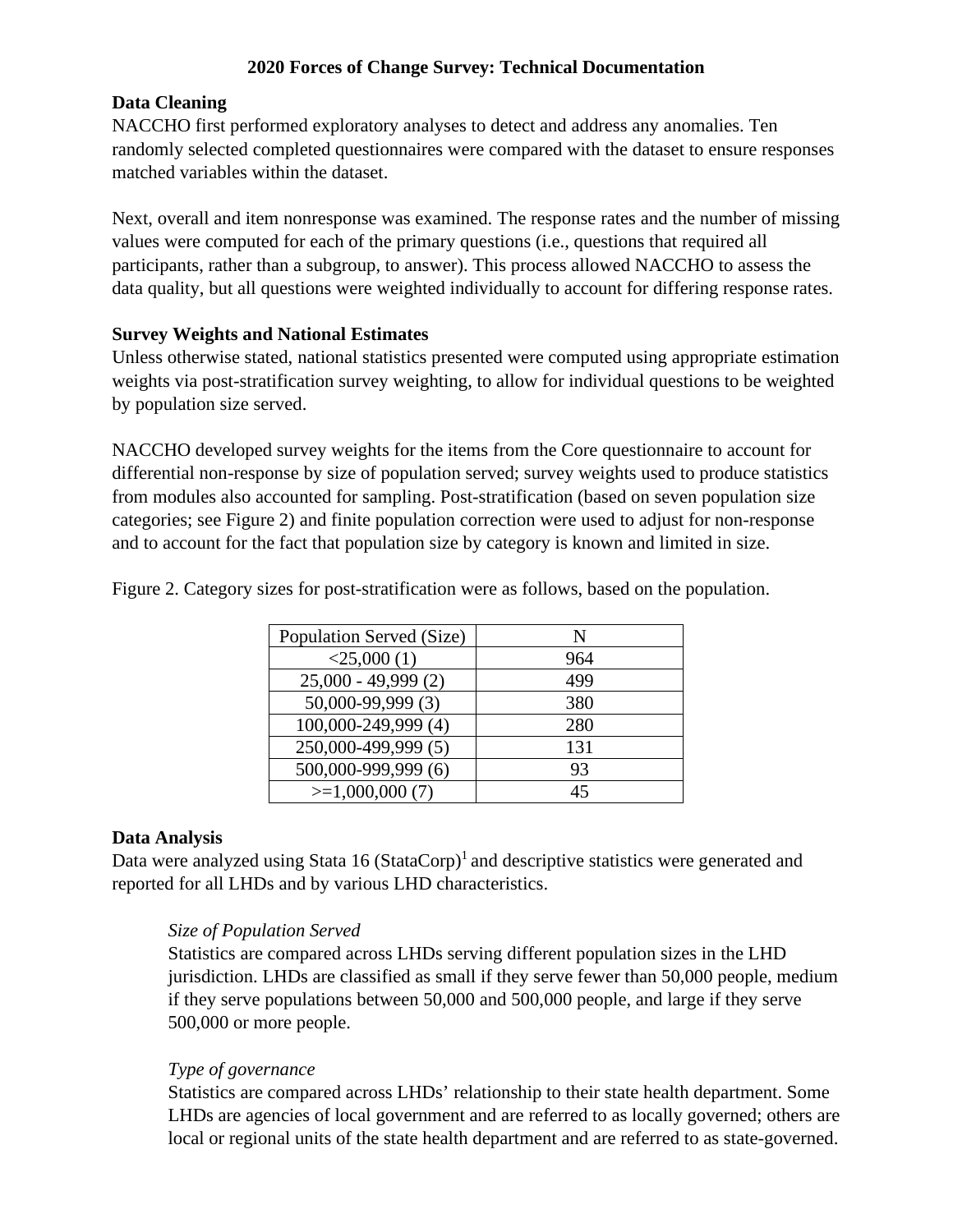Some LHDs are governed by both state and local authorities and are called shared governance.

#### *Census region*

Statistics are also compared across United States census region. All LHDs in each state are classified being in the North, South, Midwest, or West, per the U.S. Census Bureau. 2

## **Comparisons with Other Studies**

Statistics from other studies<sup>3-15</sup> were reported along with statistics generated from other NACCHO surveys noted in the report. Statistics included in this report were also weighted for nonresponse at the time of their survey's administration.

## **Study Limitations**

Several limitations should be considered when using the results of this study.

First, all data are self-reported by LHD staff and are not independently verified. LHDs may have provided incomplete or inconsistent information for various reasons. For example, while the questionnaire includes definitions for some items, not every item or term is defined. Consequently, respondents may have interpreted questions and items differently.

Second, because the questionnaire includes a large number of topics, it may not provide in-depth information on these topic areas.

Third, some comparisons with data from other studies are provided for some statistics, but these comparisons should be viewed with caution because both the study population and the respondents are different for each study.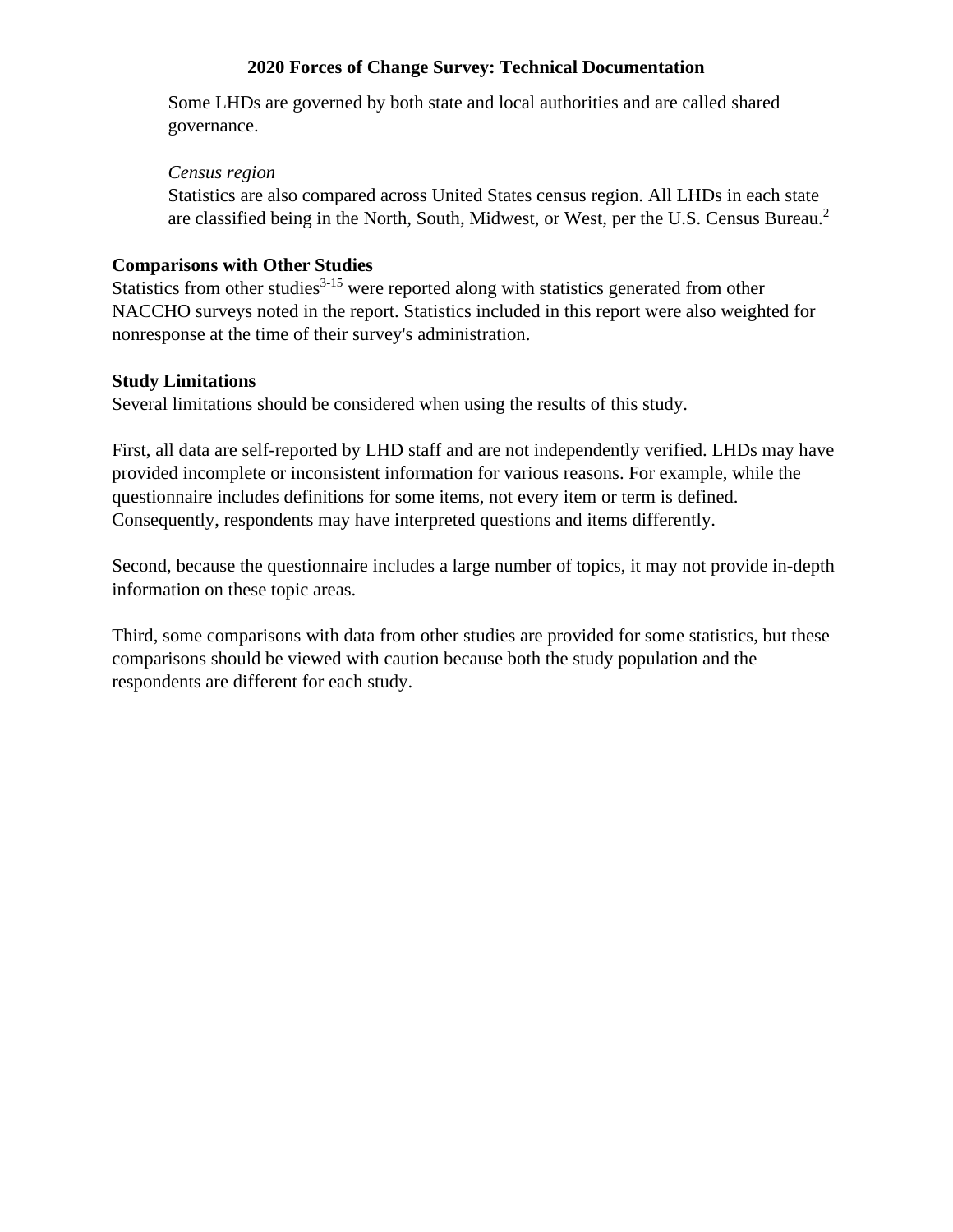# **Acknowledgments**

This document was supported by the Centers for Disease Control and Prevention (under Cooperative Agreement 5 NU38OT000306-04-00) and by the Robert Wood Johnson Foundation in Princeton, NJ. Its contents are solely the responsibility of NACCHO and do not necessarily represent the official views of the sponsors. NACCHO is grateful for this support. For more information, please contact the Research & Evaluation Team at research@naccho.org.

# **References**

- 1. StataCorp. 2019. Stata Statistical Software: Release 16. College Station, TX: StataCorp LLC.
- 2. U.S. Department of Commerce Economics and Statistics Administration U.S. Census Bureau. Census Regions and Divisions of the United States. Retrieved from [https://www2.census.gov/geo/pdfs/maps-data/maps/reference/us\\_regdiv.pdf](https://www2.census.gov/geo/pdfs/maps-data/maps/reference/us_regdiv.pdf)
- 3. National Association of County and City Health Officials NACCHO (January 2009). NACCHO Survey of Local Health Departments' Budget Cuts and Workforce Reductions. Retrieved from [http://nacchoprofilestudy.org/wp](http://nacchoprofilestudy.org/wp-content/uploads/2017/10/2008-LHD-budget-cut-report.pdf)[content/uploads/2017/10/2008-LHD-budget-cut-report.pdf](http://nacchoprofilestudy.org/wp-content/uploads/2017/10/2008-LHD-budget-cut-report.pdf)
- 4. National Association of County and City Health Officials NACCHO (November 2009). Local Health Department Job Losses and Program Cuts. Retrieved from [http://nacchoprofilestudy.org/wp](http://nacchoprofilestudy.org/wp-content/uploads/2017/10/JobLossProgramCuts_ResearchBrief_final.pdf)[content/uploads/2017/10/JobLossProgramCuts\\_ResearchBrief\\_final.pdf](http://nacchoprofilestudy.org/wp-content/uploads/2017/10/JobLossProgramCuts_ResearchBrief_final.pdf)
- 5. National Association of County and City Health Officials NACCHO (May 2010). Local Health Department Job Losses and Program Cuts: Findings from the January/February 2010 Survey. Retrieved from [http://nacchoprofilestudy.org/wp](http://nacchoprofilestudy.org/wp-content/uploads/2017/10/JobLossSurvey_ResearchBrief_5-10.pdf)[content/uploads/2017/10/JobLossSurvey\\_ResearchBrief\\_5-10.pdf](http://nacchoprofilestudy.org/wp-content/uploads/2017/10/JobLossSurvey_ResearchBrief_5-10.pdf)
- 6. National Association of County and City Health Officials NACCHO (December 2011). Local Health Department Job Losses and Program Cuts: Findings from the July 2011 Survey. Retrieved from [http://nacchoprofilestudy.org/wp](http://nacchoprofilestudy.org/wp-content/uploads/2017/10/Research-Brief-Jul-11-Final.pdf)[content/uploads/2017/10/Research-Brief-Jul-11-Final.pdf](http://nacchoprofilestudy.org/wp-content/uploads/2017/10/Research-Brief-Jul-11-Final.pdf)
- 7. National Association of County and City Health Officials NACCHO (May 2012). Local Health Department Job Losses and Program Cuts: Findings from the January 2012 Survey. Retrieved from [http://nacchoprofilestudy.org/wp](http://nacchoprofilestudy.org/wp-content/uploads/2017/10/Research-Brief-Final.pdf)[content/uploads/2017/10/Research-Brief-Final.pdf](http://nacchoprofilestudy.org/wp-content/uploads/2017/10/Research-Brief-Final.pdf)
- 8. National Association of County and City Health Officials NACCHO (April 2014). Local Health Department Budget Cuts and Job Losses: Findings from the 2014 Forces of Change Survey. Retrieved from [http://nacchoprofilestudy.org/wp](http://nacchoprofilestudy.org/wp-content/uploads/2015/06/Budget-Cuts.pdf)[content/uploads/2015/06/Budget-Cuts.pdf](http://nacchoprofilestudy.org/wp-content/uploads/2015/06/Budget-Cuts.pdf)
- 9. National Association of County and City Health Officials (NACCHO). (June 2015). The Changing Public Health Landscape: Findings from the 2015 Forces of Change Survey. Washington, DC. Retrieved from [http://nacchoprofilestudy.org/wp](http://nacchoprofilestudy.org/wp-content/uploads/2017/10/2015-Forces-of-Change-Slidedoc-Final1.pdf)[content/uploads/2017/10/2015-Forces-of-Change-Slidedoc-Final1.pdf](http://nacchoprofilestudy.org/wp-content/uploads/2017/10/2015-Forces-of-Change-Slidedoc-Final1.pdf)
- 10. National Association of County and City Health Officials (NACCHO). (November 2017). The Changing Public Health Landscape: Findings from the 2017 Forces of Change Survey. Washington, DC. Retrieved from [http://nacchoprofilestudy.org/wp](http://nacchoprofilestudy.org/wp-content/uploads/2017/10/2017)[content/uploads/2017/10/2017](http://nacchoprofilestudy.org/wp-content/uploads/2017/10/2017)